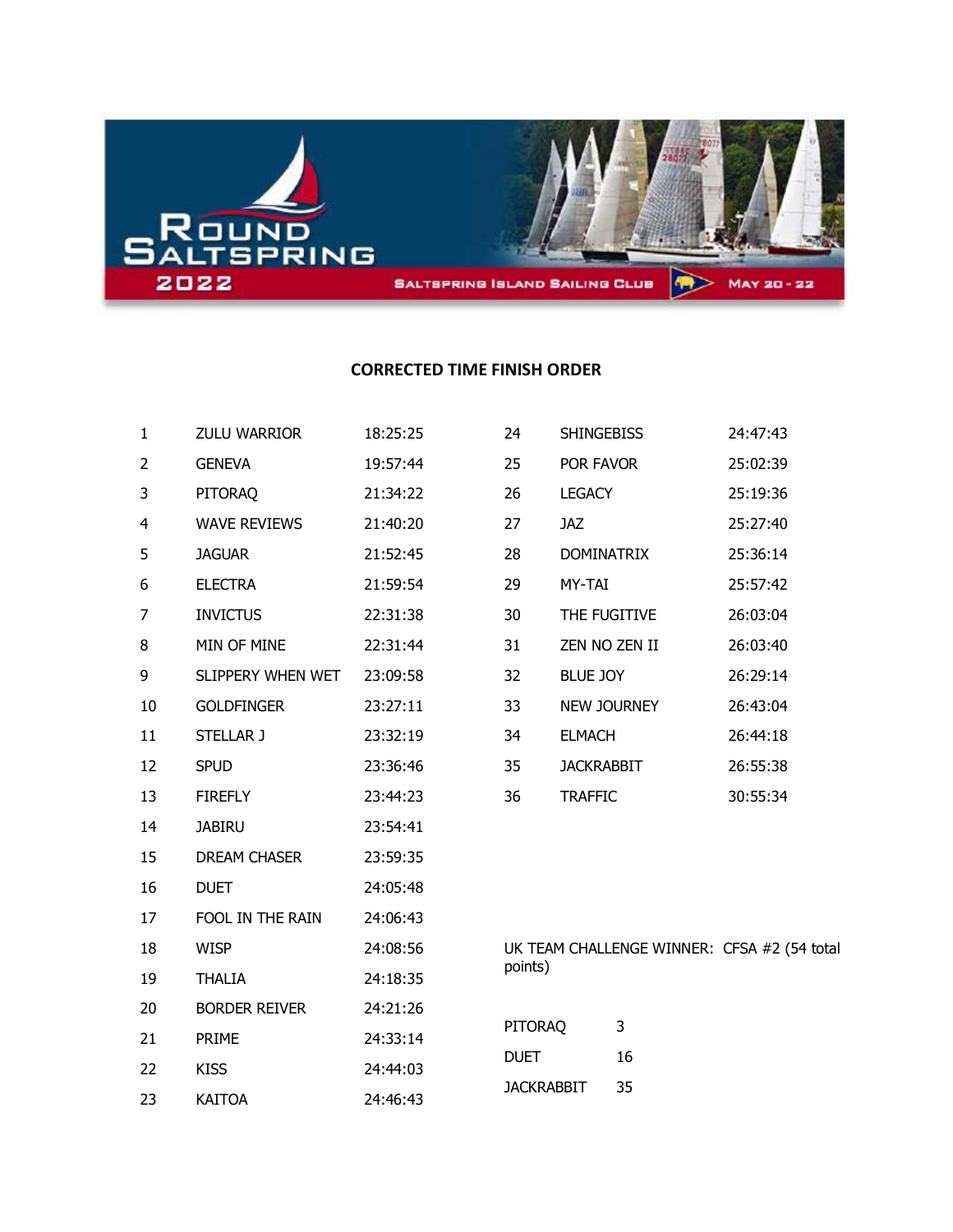

#### **ROUND SALTSPRING 2022 DIVISION RESULTS**

#### DIVISION 1

|             |             |                      |                          | <b>Finish</b> | Corrected |
|-------------|-------------|----------------------|--------------------------|---------------|-----------|
| <b>SAIL</b> | <b>PHRF</b> | <b>NAME</b>          | <b>TYPE</b>              | Time          | Time      |
| 798         | 192         | <b>PITORAQ</b>       | Windward 30              | 09:45:50      | 21:34:22  |
| 74314       | 229         | <b>WAVE REVIEWS</b>  | Haida 26                 | 11:06:23      | 21:40:20  |
| 7           | 192         | <b>GOLDFINGER</b>    | Islander 36              | 11:49:24      | 23:27:11  |
| 167         | 207         | FOOL IN THE RAIN     | Cal 34                   | 13:06:06      | 00:06:43  |
| 39989       | 219         | <b>ARTEMIS</b>       | San Juan 7.7             | dnf           |           |
| 44194       | 213         | <b>MEPHISTO</b>      | C & C 27 mk1             | dnf           |           |
| none        | 210         | <b>ALOUETTE VII</b>  | Aloha 28                 | dnf           |           |
| 54545       | 195         | R-TIME               | Cal 2-27                 | dnf           |           |
| 3056        | 189         | <b>HORATIO</b>       | Ranger 29                | dnf           |           |
| none        | 186         | <b>RAISON D'ETRE</b> | Hallberg-Rassy 42E (NFS) | dnf           |           |
| N44         | 180         | <b>MOTU</b>          | Nauticat 44 (NFS)        | dnf           |           |

#### DIVISION 2

|             |             |                     |                           | <b>Finish</b> | <b>Corrected</b> |
|-------------|-------------|---------------------|---------------------------|---------------|------------------|
| <b>SAIL</b> | <b>PHRF</b> | <b>NAME</b>         | <b>TYPE</b>               | Time          | Time             |
| 169         | 117         | <b>INVICTUS</b>     | Dufour 34P                | 08:19:36      | 22:31:38         |
| 1040        | 135         | DUET                | Dufour 335 GL             | 10:31:55      | 00:05:48         |
| E34         | 135         | THALIA              | Ericson 34                | 10:44:48      | 00:18:35         |
| 6875        | 120         | <b>PRIME</b>        | Beneteau First 35s5       | 10:25:34      | 00:33:14         |
| 1038        | 135         | DANZA VENTO         | Jeanneau 39i              | dnf           |                  |
| 74446       | 132         | ALBATRO             | Beneteau First 30JK (NFS) | dnf           |                  |
| 3403        | 123         | ARNICA              | Dufour 34                 | dnf           |                  |
| 52          | 120         | <b>ARCTURUS</b>     | C & C 38 mk3              | dnf           |                  |
| 108         | 120         | <b>BLUE SHIFT</b>   | Tartan 3700               | dnf           |                  |
| 1026        | 117         | <b>FINE BALANCE</b> | Jeanneau 37               | dnf           |                  |
| 54327       | 111         | <b>RADIANCE</b>     | Dufour 38                 | dnf           |                  |
| 19535       | 108         | TERNA III           | C & C 39                  | dnf           |                  |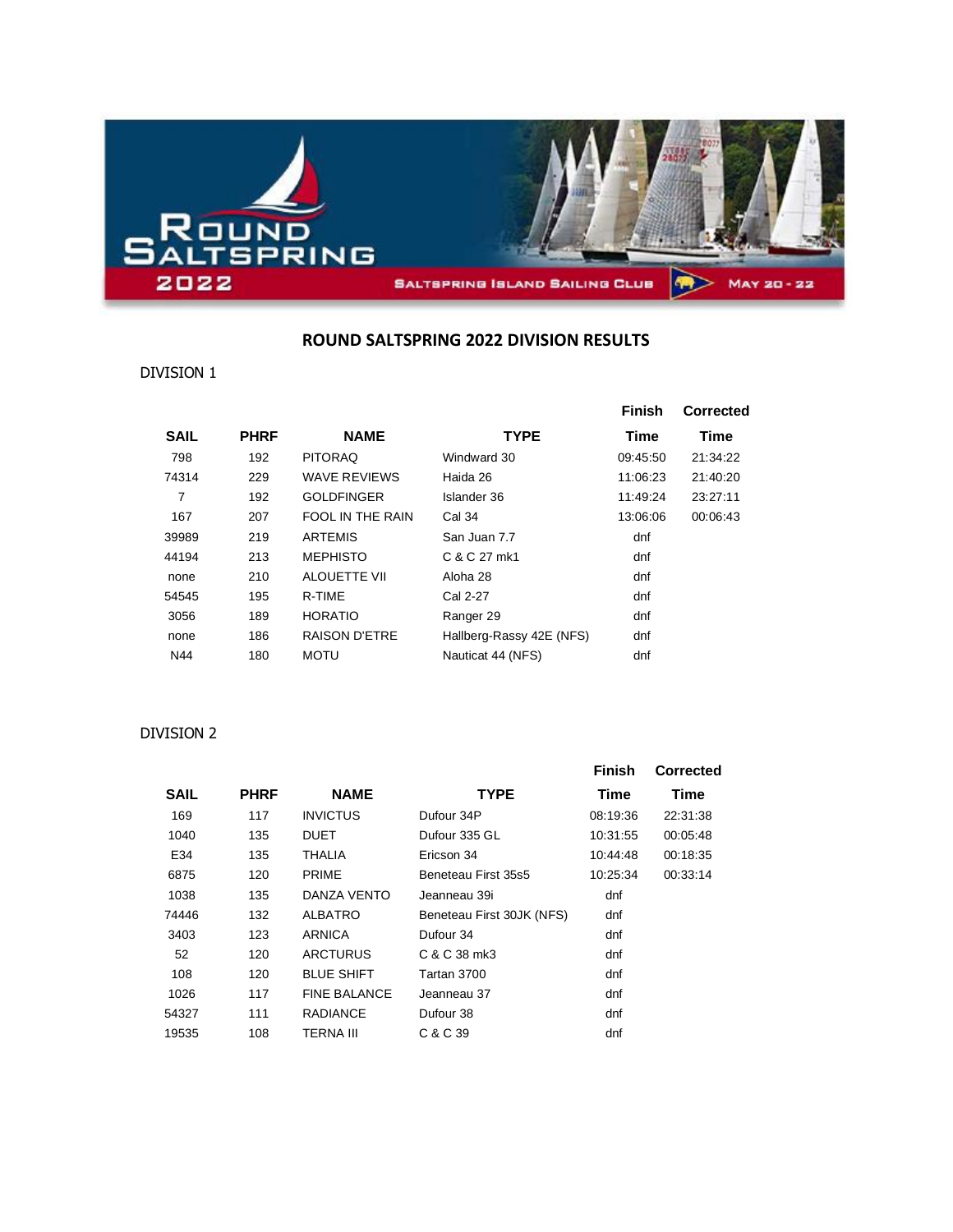

### DIVISION 3

|                 |             |                         |                 | <b>Finish</b> | <b>Corrected</b> |
|-----------------|-------------|-------------------------|-----------------|---------------|------------------|
| <b>SAIL</b>     | <b>PHRF</b> | <b>NAME</b>             | <b>TYPE</b>     | Time          | Time             |
| 28077           | 81          | THE FUGITIVE            | <b>Farr1220</b> | 10:25:14      | 02:03:04         |
| 52854           | 81          | ZEN NO ZEN II           | Sabre 426       | 10:25:47      | 02:03:40         |
| none            | 78          | <b>NEW JOURNEY</b>      | Dufour 40P      | 10:54:49      | 02:43:04         |
| 1702            | 75          | <b>ELMACH</b>           | X-Yacht 42      | 10:48:33      | 02:44:18         |
| 5144            | 120         | ON COURSE               | Hunter 50 (NFS) | dnf           |                  |
| 41246           | 111         | <b>SETRI</b>            | Nautor Swan 46  | dnf           |                  |
| 74387           | 109         | <b>BEYOND THE STARS</b> | Hanse 411       | dnf           |                  |
| 421             | 105         | <b>OASIS</b>            | Beneteau 41s5   | dnf           |                  |
| $\overline{7}$  | 96          | <b>BABYLON III</b>      | C45 Style (NFS) | dnf           |                  |
| 17              | 94          | <b>CAPELLA</b>          | Jeanneau 409    | dnf           |                  |
| 49195           | 88          | <b>ETOILE</b>           | Jeanneau 40     | dnf           |                  |
| R <sub>14</sub> | 75          | <b>ELAN</b>             | Radford 14m     | dnf           |                  |
| 74271           | 60          | <b>FIRST SIGHT</b>      | Beneteau 45f5   | dnf           |                  |

#### DIVISION 4

|             |             |                  |                 | <b>Finish</b> | Corrected |
|-------------|-------------|------------------|-----------------|---------------|-----------|
| <b>SAIL</b> | <b>PHRF</b> | <b>NAME</b>      | <b>TYPE</b>     | Time          | Time      |
| 29725       | 147         | JAGUAR           | Hotfoot 27      | 08:55:05      | 21:52:45  |
| 109         | 141         | <b>ELECTRA</b>   | Aphrodite 101   | 08:50:14      | 21:59:54  |
| 215         | 147         | MIN OF MINE      | Martin 242      | 09:35:05      | 22:31:44  |
| 59530       | 144         | STELLER J        | J30             | 10:30:44      | 23:32:19  |
| 355         | 144         | SPUD             | J <sub>30</sub> | 10:35:17      | 23:36:46  |
| 169         | 144         | <b>FIREFLY</b>   | Laser 28        | 10:43:04      | 23:44:23  |
| 28181       | 135         | <b>SCAPEGOAT</b> | Olson 911se     | dnf           |           |
| 49535       | 135         | <b>SUPERNOVA</b> | Laser 28        | dnf           |           |
| 108         | 153         | <b>B-MOORE</b>   | Moore 24        | dns           |           |
| 67901       | 141         | RADIANT HFAT     | J <sub>30</sub> | dns           |           |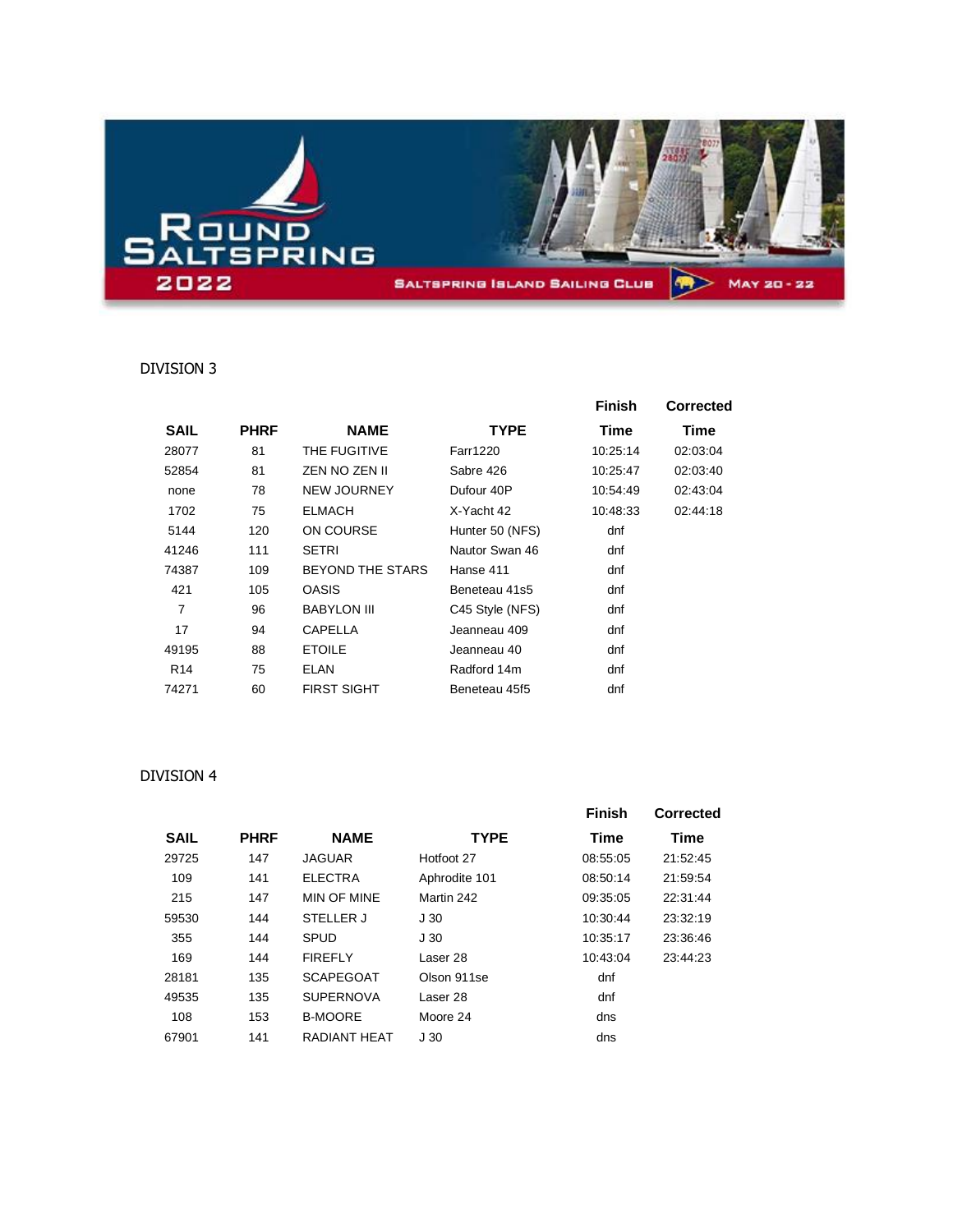

#### DIVISION 5

|             |             |                      |                 | <b>Finish</b> | Corrected |
|-------------|-------------|----------------------|-----------------|---------------|-----------|
| <b>SAIL</b> | <b>PHRF</b> | <b>NAME</b>          | <b>TYPE</b>     | Time          | Time      |
| 610         | 126         | SLIPPERY WHEN WET    | Ftchells 22     | 09:34:25      | 23:09:58  |
| 29929       | 126         | <b>BORDER REIVER</b> | Hotfoot 31      | 10:45:26      | 00:21:26  |
| 33759       | 101         | <b>KAITOA</b>        | Ross 930        | 10:13:23      | 00:46:43  |
| 51946       | 92          | <b>POR FAVOR</b>     | Hobie 33        | 10:07:48      | 01:02:39  |
| 49507       | 126         | THURSDAY'S CHILD     | Hotfoot 31      | dnf           |           |
| 53160       | 114         | AMFI IF              | J 29            | dnf           |           |
| 64995       | 105         | <b>BIG FOOT</b>      | Hotfoot 31 mod  | dnf           |           |
| 67807       | 99          | <b>FIASCO</b>        | Olson 30        | dnf           |           |
| 2           | 99          | <b>OGOPOGO</b>       | Left Coast Dart | dnf           |           |
| 3           | 99          | <b>FREYA</b>         | Left Coast Dart | dns           |           |

#### DIVISION 6

|             |             |                   |                     | <b>Finish</b> | Corrected |
|-------------|-------------|-------------------|---------------------|---------------|-----------|
| <b>SAIL</b> | <b>PHRF</b> | <b>NAME</b>       | <b>TYPE</b>         | Time          | Time      |
| 29223       | 75          | JABIRU            | J 35                | 08:31:17      | 23:54:41  |
| 49077       | 84          | <b>SHINGEBISS</b> | J 36                | 09:40:26      | 00:47:43  |
| 288         | 66          | <b>LEGACY</b>     | J109                | 09:27:59      | 01:19:36  |
| 21          | 93          | JAZ               | Beneteau First 36.7 | 10:38:42      | 01:27:40  |
| 42382       | 72          | <b>DOMINATRIX</b> | $X-119$             | 09:57:09      | 01:36:14  |
| 74359       | 93          | ALLONS-Y          | Beneteau First 36.7 | dnf           |           |
| 32          | 87          | SORCERY X         | Olson 34e mod       | dnf           |           |
| 227         | 87          | REVE II           | Beneteau First 36.7 | dnf           |           |
| 77233       | 84          | <b>JOYANT</b>     | J 36                | dnf           |           |
| 97663       | 66          | <b>EXCALIBUR</b>  | Schock 35           | dnf           |           |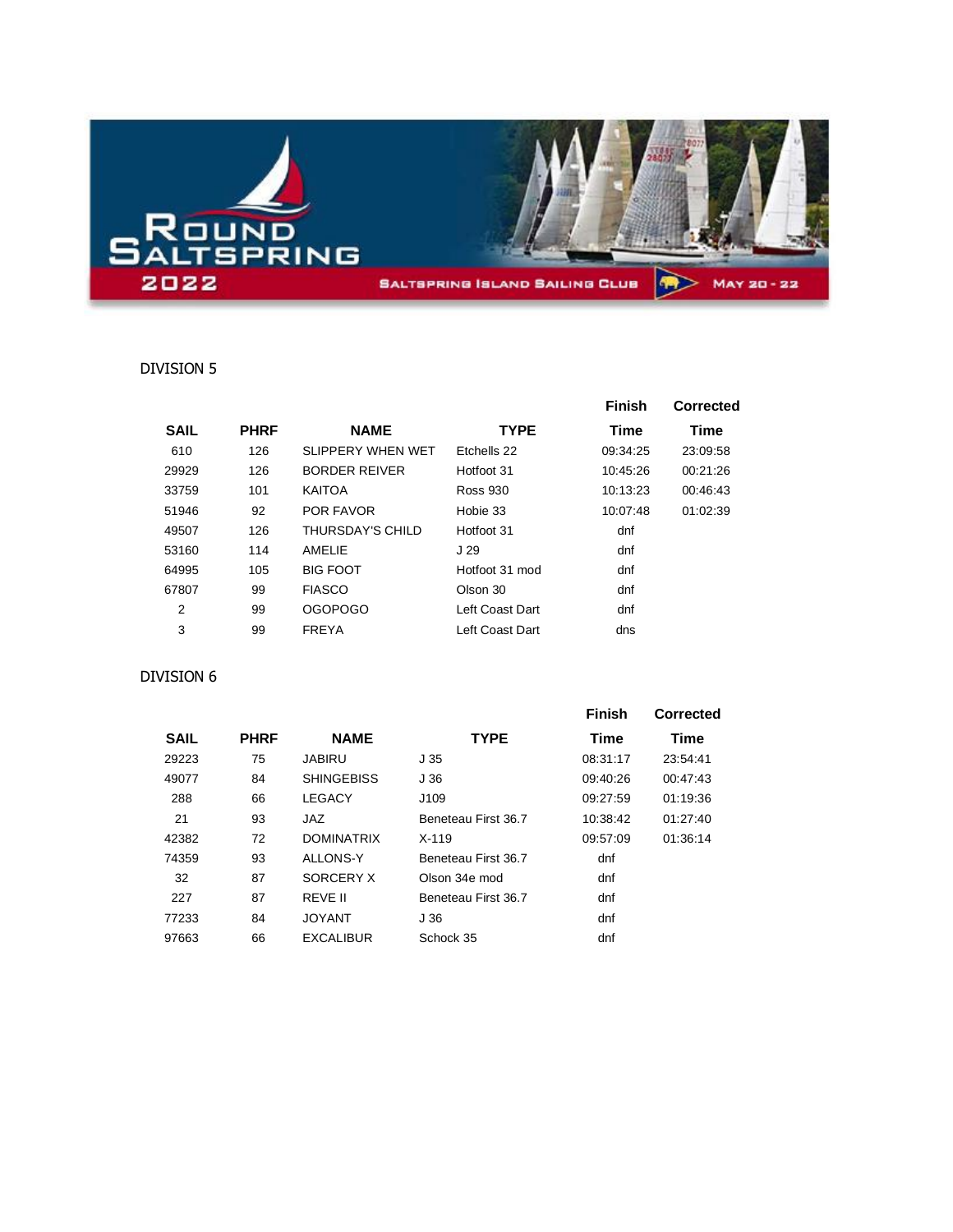

#### DIVISION 7

|             |             |                     |                     | <b>Finish</b> | Corrected |
|-------------|-------------|---------------------|---------------------|---------------|-----------|
| <b>SAIL</b> | <b>PHRF</b> | <b>NAME</b>         | <b>TYPE</b>         | Time          | Time      |
| 162         | 19          | <b>ZULU WARRIOR</b> | Melges 32           | 01:59:39      | 18:25:25  |
| 29647       | 42          | WILLO THE WISP      | Peterson 41         | 07:35:46      | 00:08:56  |
| 49          | 48          | <b>KISS</b>         | Farr 30             | 08:19:50      | 00:44:03  |
| 31          | 54          | MY-TAI              | Flying Tiger 10m    | 09:38:34      | 01:57:42  |
| 8416R       | 54          | <b>BLUE JOY</b>     | J120                | 10:06:25      | 02:29:14  |
| 18193       | 33          | <b>JACKRABBIT</b>   | CM12                | 09:37:32      | 02:55:38  |
| 47071       | 54          | <b>NIRVANA</b>      | Beneteau First 40.7 | dnf           |           |
| 38          | 42          | 65 RED ROSES II     | J111                | dnf           |           |
| 6288        | 32          | ULTRAMAN III        | S <sub>40</sub> MOD | dnf           |           |

#### DIVISION 8

|             |             |                     |                   | Finish   | <b>Corrected</b> |
|-------------|-------------|---------------------|-------------------|----------|------------------|
| <b>SAIL</b> | <b>PHRF</b> | <b>NAME</b>         | <b>TYPE</b>       | Time     | Time             |
| 74426       | 90          | GENEVA              | F <sub>24</sub>   | 05:32:02 | 19:57:44         |
| 97621       | 84          | <b>DREAM CHASER</b> | Corsair F27       | 09:05:42 | 23:59:35         |
| 75          | $-57$       | <b>TRAFFIC</b>      | Custom Catamaran  | 08:49:44 | 06:55:34         |
| 80          | 69          | <b>PULSE</b>        | Corsair Pulse 600 | dnf      |                  |
| 27060       | 0           | PTURBODACTYL        | Corsair F31R      | dnf      |                  |

Note: 00 hours = 24 hours

01 hours  $= 25$  hours

hours = 26 hours

hours = 30 hours